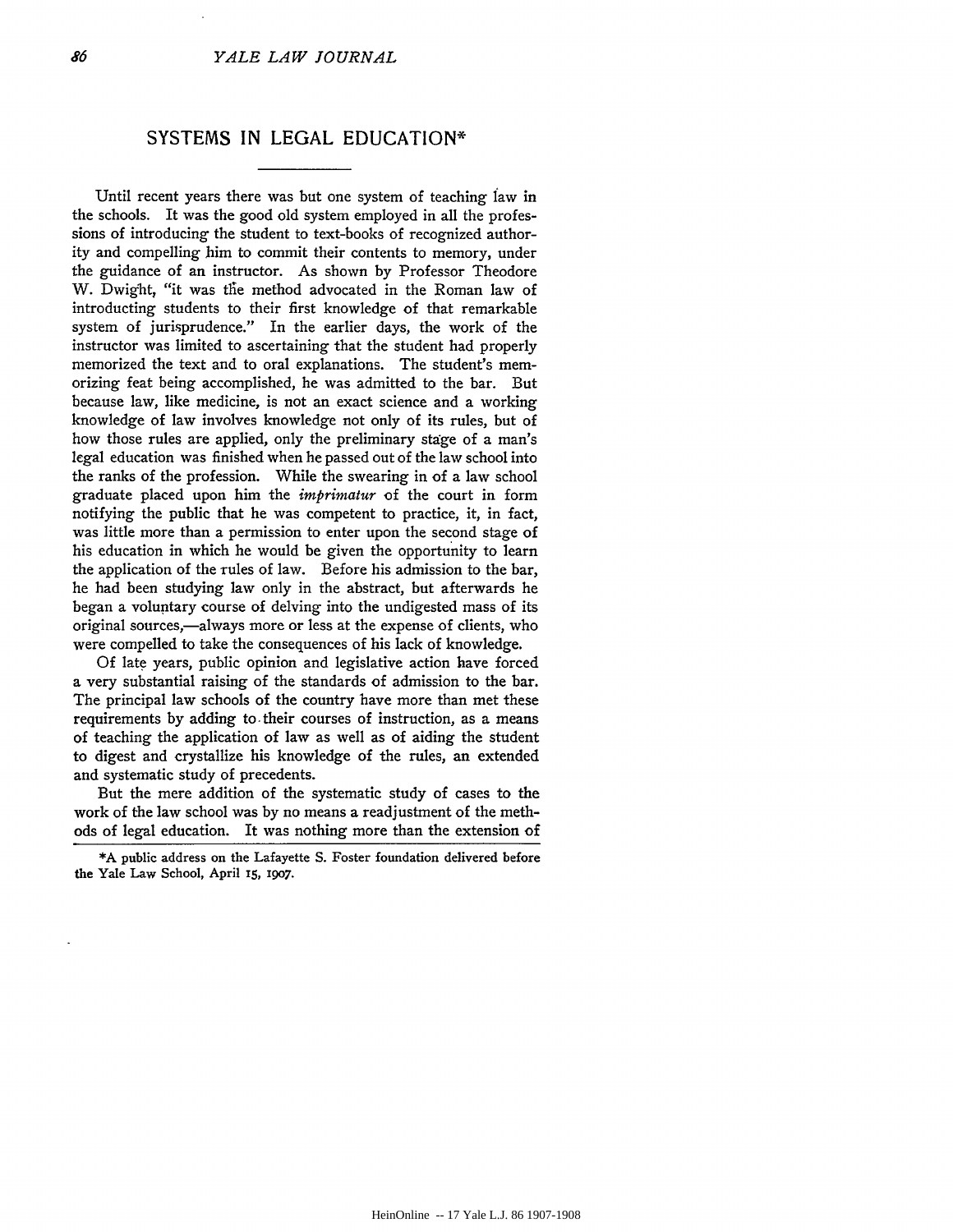the field of school work to include and systematize work which had formerly been left to the student to perform without system after his admission to the bar and generally according to the exigencies of practice.

The fact that a study of the precedents, either before or after admission to the bar, can not be dispensed with in the acquisition of a legal education, some years ago led a number of the most brilliant law instructors of this country to the conclusion that what was indispensable as an aid to the student, to infuse into him the meaning and spirit of the law and to teach him its application-in short, to give shape as a whole to what would otherwise remain to him a collection of arbitrary and more or less unrelated rules, and to develop his powers of analysis, furnished the only proper means of systematic study. The "case system" was born and was adopted by one after another of many of the law schools of the country. By many of its enthusiastic admirers its alleged superiority over the way in which Coke and Mansfield and Marshall and Lincoln acquired their knowledge of the law has been proclaimed as though it were not only an innovation in the method of teaching, but a new and royal road to learning. The very name itself soon developed commercial value as a trade-mark, and as such it has not gone unexploited.

The case system consists in teaching law from start to finish by means of cases as a basis. The student, without any preliminary teaching in the terminology and fundamental rules of the science that he proposes to master, is furnished with a compilation of precedents, arranged with masterly skill to show how rules that originated in primitive conditions have been developed to meet the complexity of modern life. From the study of these cases it is demanded of him that he first extract the rules of law and then trace them through the process of development down to their present-day application. Nothing could be more simple-in its statement.

The superiority of one system over another can be proved conclusively only by results. The case system has not been long enough in use to furnish this proof. The most distinguished professional men of the present day are men whose student life ended before the day of the case system, and in expressing a preference for the oldfashioned way of studying law I am not so unwise as to assert more than a belief, which I hope is not grounded in prejudice so as to be irremovable by evidence, that the man who undertakes to study under the case system does so under a handicap. But in the absence of the proof, which I doubt Will be ever forthcoming, the question must be open to debate, with the burden of the argument on those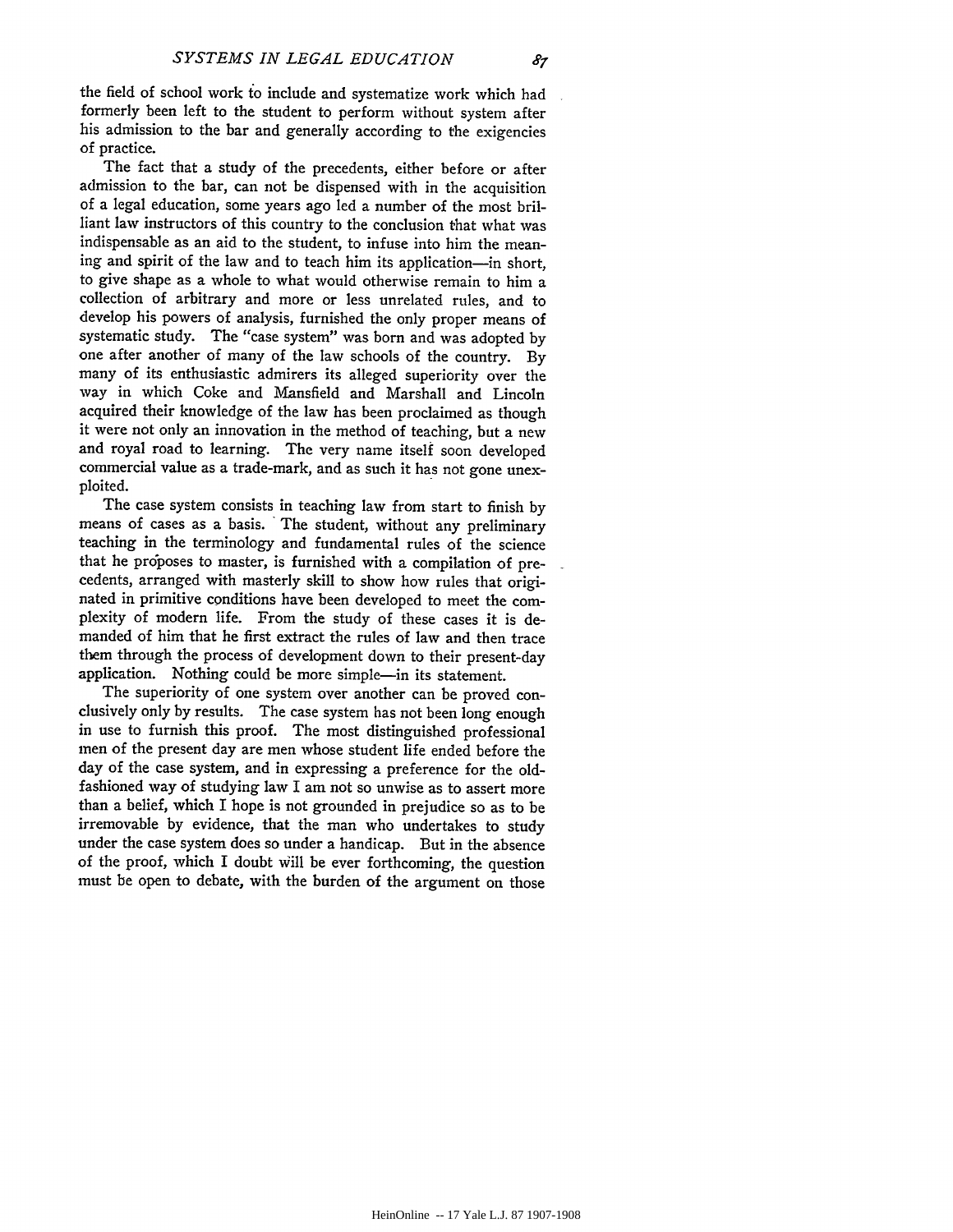who champion the innovation. And this is the way that burden is sustained by Professor James Brown Scott, one of the most distinguished law instructors of this country, in an address delivered at the opening of the George Washington University in September, 19o6:

"In order to forecast the law, and make a judgment in a particular instance a development or prolongation of precedent, rather than a guess, law must be studied historically and the threads of development knit into a single strand.  $\ldots$  The only reasonable and the only satisfactory way of dealing with the English law is to bring to bear upon it the historical method. Mere legal terminology may seem a dead thing. Mix history with it, and it clothes itself with life.

"Admitting that law is a science, it necessarily follows that it should be studied as a science; and if, as Descartes said, the first principle of the philosopher is to doubt, the first step in science is experiment, and perhaps the happy combination of doubt and experiment may produce, not merely a science, but a philosophy of law.

"Almost within our own day we have discarded the text-book for the experiment, and high schools as well as colleges and universities turn the student into the laboratory. Chemistry, for example, is no longer a pleasing exhibition performed by an instructor in a darkened room to the delectation of freshmen. The student is put to the test, he takes the problem, he experiments, he solves it, and in so doing acquires a training and knowledge which cannot or which should not be divorced. The text-book is not neglected, for otherwise each student would have to reconstruct in his laboratory the experiments of the ages; but the training and knowledge gained in the laboratory fit the student to read with pleasure and profit approved texts, and in rare cases the training and knowledge so acquired may advance by experiment the science of chemistry.

*•* **\*** *.* "Anyone who has had experience in the class-room knows that the student is awakened **by** an illustration taken from the professional experience of the instructor, and that the concrete illustration remains when the abstract principle is forgotten which it was sought to illustrate.

"If, then, the excellence of the text-book method is found in discarding the text and resorting to the concrete case, it necessarily follows that a discussion of a subject based solely upon selected concrete cases should commend itself to teacher and student alike. The concrete case is grasped by any student of average intelligence, and, once grasped, he is prepared to follow in detail the discussion of the case. If to the concrete case hypothetical instances and modifications be suggested, the student is led perforce into a theoretical discussion in which he discovers the theory underlying the case and its modifications. By the constant application of this method, not as a test of memory, but as an investigation of principles of law, the student is led insensibly to a grasp of legal principle. The concrete case suggests the theory, and theory and practice thus go hand in hand. From their happy combination, knowledge of the law is produced. By means of this method the student is the chief factor; he trains himself; he discovers and reconciles difficulties, and receives in proper cases the guidance and assistance of the instructor."\*

\*Published in the *American Law School Review,* November, **xgo6.**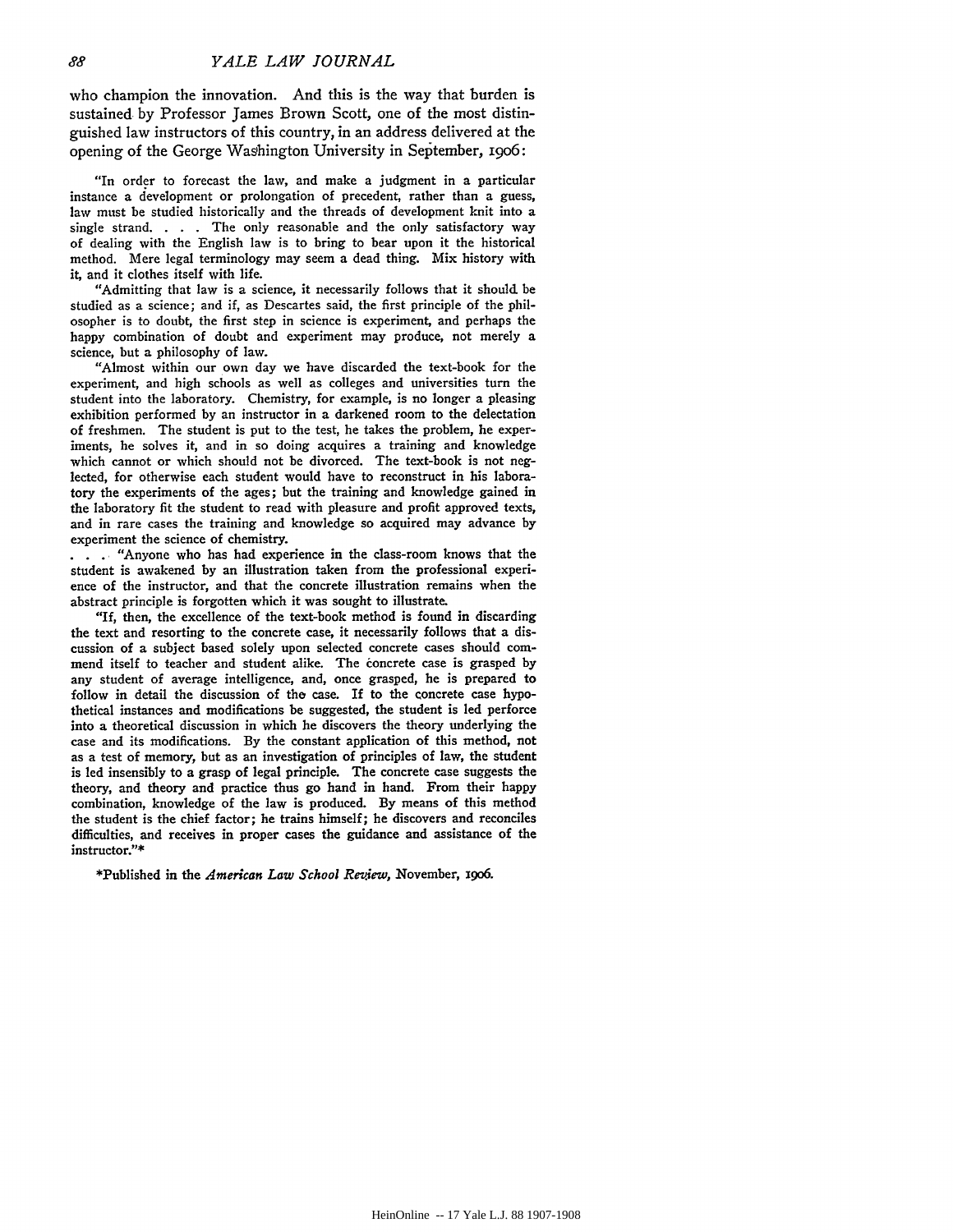This, then, is the argument in favor of the case system in teaching law-a system differing in no wise from the old-fashioned course of instruction which trained the master minds of the profession except that the latter, by teaching the student the rudiments of the law--its origin, its terminology, and its fundamental rulesprepares him to enter, without loss of precious time and needed energy and to pursue along the lines of least resistance, the scienti*fic,* broadening and training part of his legal education-the study of cases. These three together--origin, terminology, and fundamental rules-furnish the language and conceptions of the law, which must be acquired in some way before the real work of training and development can begin; for.no man can understand the application of law made in the concrete case until he can think and speak in terms of the law.

The only question at issue, then, between the advocates of the two systems is as to the wisdom of abandoning entirely the dogmatic and exegetical preparatory course designed to facilitate the advanced work, throwing the student, who is as yet ignorant even of what law is, into the strenuous task of constructing at once the plans. foundations and superstructure of an edifice for which he is furnished with nothing but the prepared materials of the superstructure -not even a knowledge of the simplest principles of the builder's art.

The high priests of the case system cult are extremely enthusiastic in their propaganda. It strikes them with the force of divine truth that a line of study which flooded their already prepared minds with the light of revelation must be not only the logical but logically the sole line of study-dispensing with the necessity for the elementary instruction which enabled them from the very start to enjoy the more scientifically mapped-out line of study as at once an intellectual treat and a mental profit.

It is quite evident that when Professor Scott says that the excellence of the text-book method is found in discarding the text and resorting to the concrete case and therefore the discussion of a subject should be based solely upon selected cases, the persuasive force of his argument is due to the fact that he has so cleverly stated his premise in the form of a paradox that it has all the charm of an epigram. It is needless to say that the excellence of the text-book method is not found in discarding the text, but in supplementing it. Is the excellence of medicine in illness found in discarding medicine and resorting to scientific nursing? And if, in illness, medicine can be made excellent and effective only by supplementing it with scientific nursing, does it necessarily follow that the sole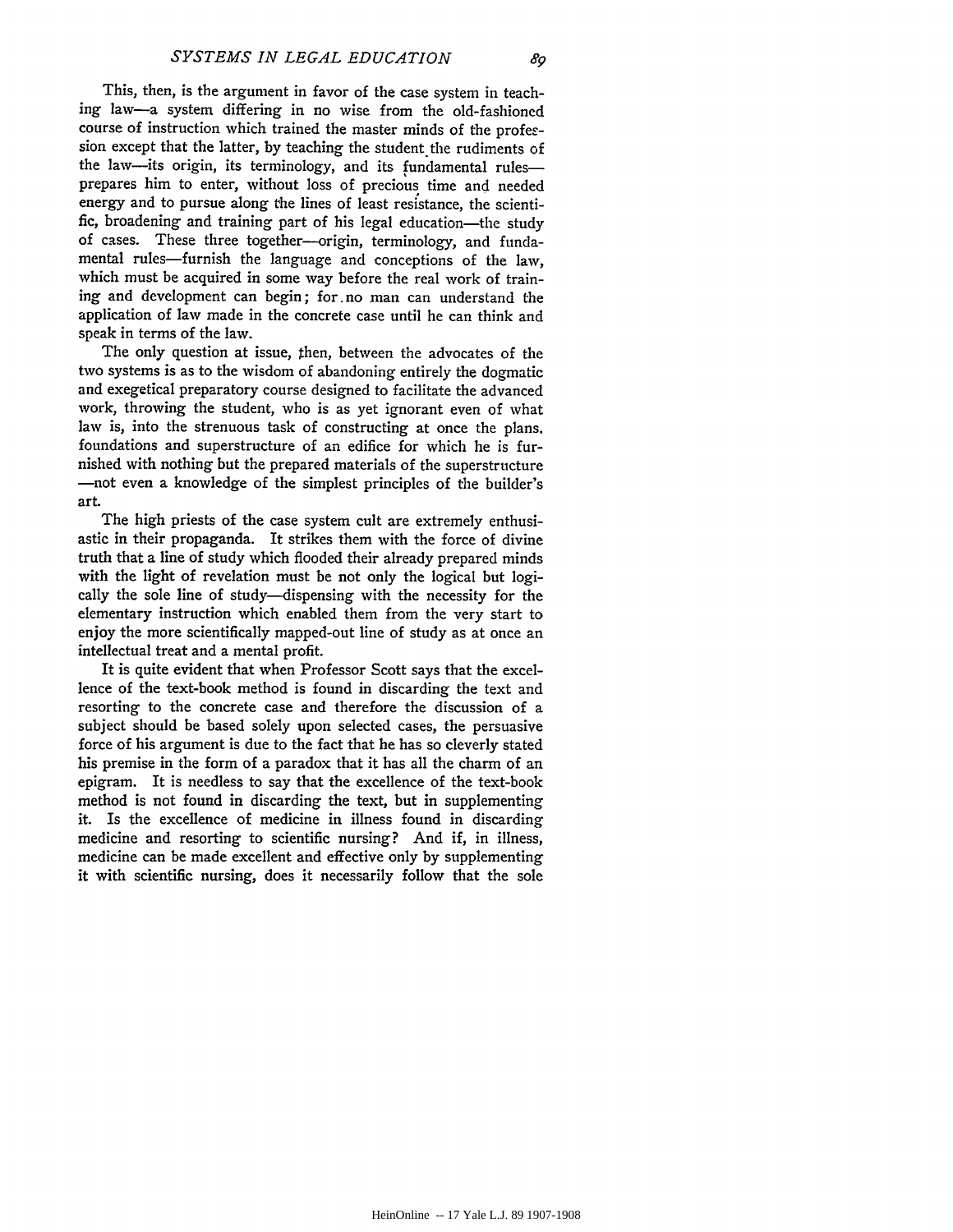treatment indicated is a course of scientific nursing? If the efficacy of a drug administered in composition has once been demonstrated, does it necessarily follow that this drug's supreme efficacy will be found in administering it pure?

The great trouble with all teachers-the great trouble with all men in discussing methods of instruction-is their tendency to forget the difficulties that they themselves experienced in the early stage of their own student career, and their consequent inability to understand and appreciate the difficulties to be overcome by those who are now in their turn beginners. They are unable to go back over the years and put themselves in the mental attitude of the student. Especially is this true of teachers of such a lawless science as the science of law. But in justice to law instructors it must be said that the weakness in their teaching is largely due to excessive modesty. They take too much for granted. The elementary propositions which once brought them to the verge of nervous prostration have now become to them self-evident truths, and they cannot believe that the members of a succeeding generation could possibly be as dull as they themselves once were. We are all unfortunately given to teaching over the heads of our students. And when, to difficulties arising out of the personal equation, we add difficulties due to system, there ought to be some overpoweringly good reason for it.

When the advocate for the case system says that "almost within our own day we have discarded the text-book for the experiment, and high schools as well as colleges and universities turn the student into the laboratory," it seems to me that he confounds addition with substitution.

Laboratory work (within which term must be included the case reading now prescribed to students in all schools of law) is either demonstrative or experimental. Formerly, none but demonstrative work, and but little of that, formed any part of a scholastic training. But every professional and every technical school has been forced to make laboratory work a very substantial part of its means of imparting knowledge. Except in the case system law schools, this laboratory work has been taken up, or extended, not in substitution for, but partly explanatory of, and partly in addition to, the text-book or lecture work, which was formerly the sole, or nearly the sole, basis of instruction. Except in the case system law schools, the text-book or lecture has not been discarded as a basis of instruction. But as surely'as the adolescent must have a food differing from that of the infant, the vanishing point (in value) of mere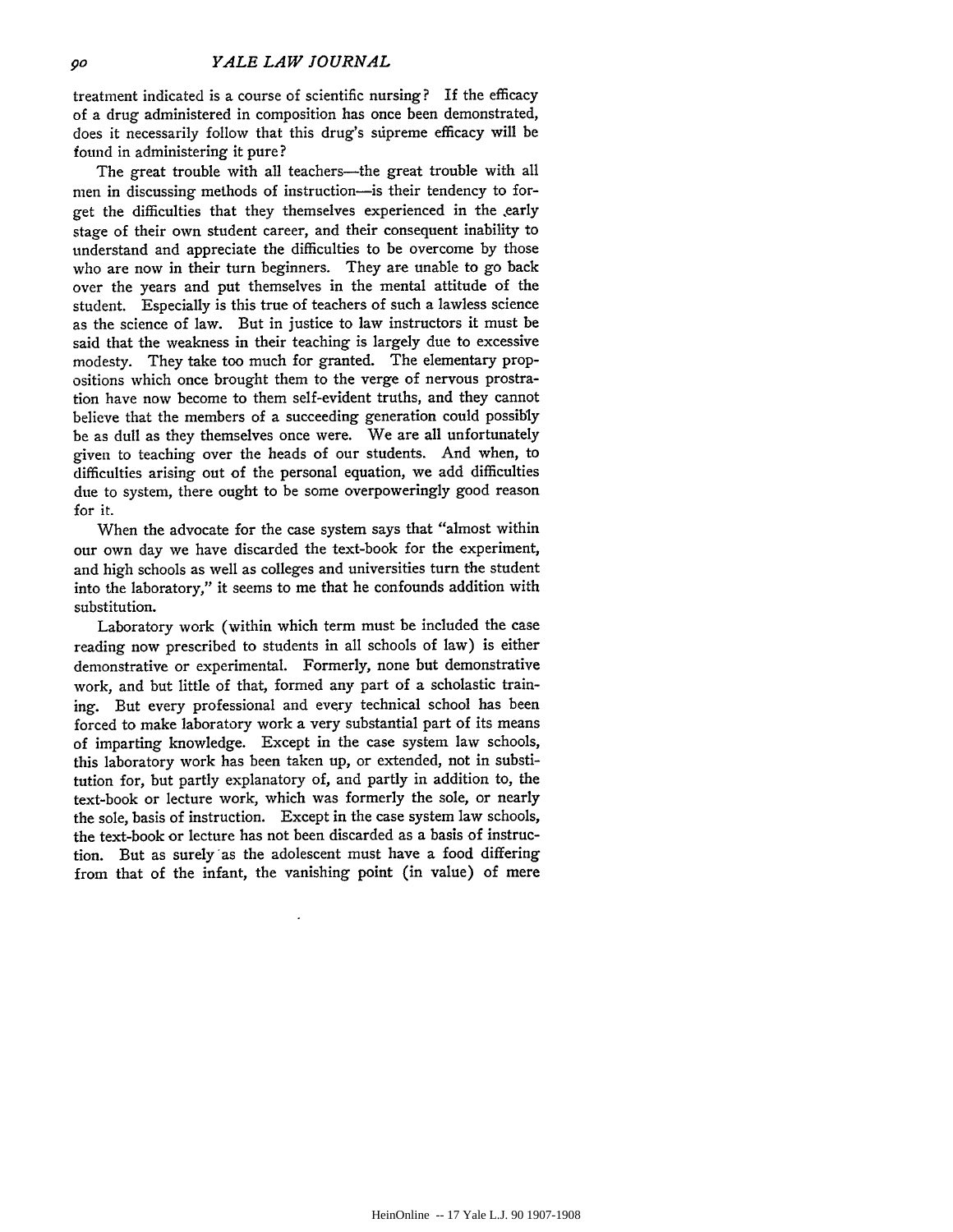$o<sub>I</sub>$ 

exegetical teaching is reached, and the good work can only be carried on by means of the laboratory.

Would you teach a man surveying by giving him a transit and chain and sending him out into the field to measure lines and angles, that from the multitude of his observations he may deduce the rules by which areas are computed? Or, would you first teach the boy arithmetic and trigonometry with a text-book. (and bireh-rod, if necessary) and then send him into the field? Can you imagine a boy beginning the study of anatomy in the dissecting room?

The fact is that in every line of technical instruction, barring only the law, a preliminary course of dogmatical exegetical teaching is absolutely required; and although laboratory work is often taken up in connection with it, such work is purely for demonstrative purposes.

It is literally true that schools of technology have discarded the printed text-book, but it would be a mistake to suppose that they have discarded the text-book system or that they have substituted laboratory work for the printed text-book. Inquiry at the Carnegie Schools of Technology, in Pittsburgh, where they may well be supposed to be up-to-date, both in their methods of teaching and in the completeness of their laboratory equipment, elicits the information that no text-books are used, and there is an intimation that in these days inventions and discoveries follow one another so fast that upto-date text-books in physical science are not procurable. To the question, Are the students from the start turned into the laboratory there to acquire their knowledge by constructive work? the answer received was a decided negative. Elementary instruction is there given entirely by means of lectures. Laboratory work is required in connection with the lectures, but only for the purposes of illustration and review-to clarify and fix in the mind of the student the information imparted to 'him in the lecture-room.

Whether the text-book or the lecture should be used in teaching is a matter quite outside of this discussion. In individual cases, whether the one mode or the other should be used is probably a question of expediency and not of pedagogy. Both the text-book and the lecture belong to the same exegetical or text-book system as opposed to the case system, and except from a pedagogical point of view it is immaterial whether the student prepare from a printed text-book before the class-room exercise or do his studying afterwards from the text which he has written himself.

It must be remembered that an introduction to law is an introduction to new and strange conceptions-some of them so new and strange that they baffle for a long time both the comprehension of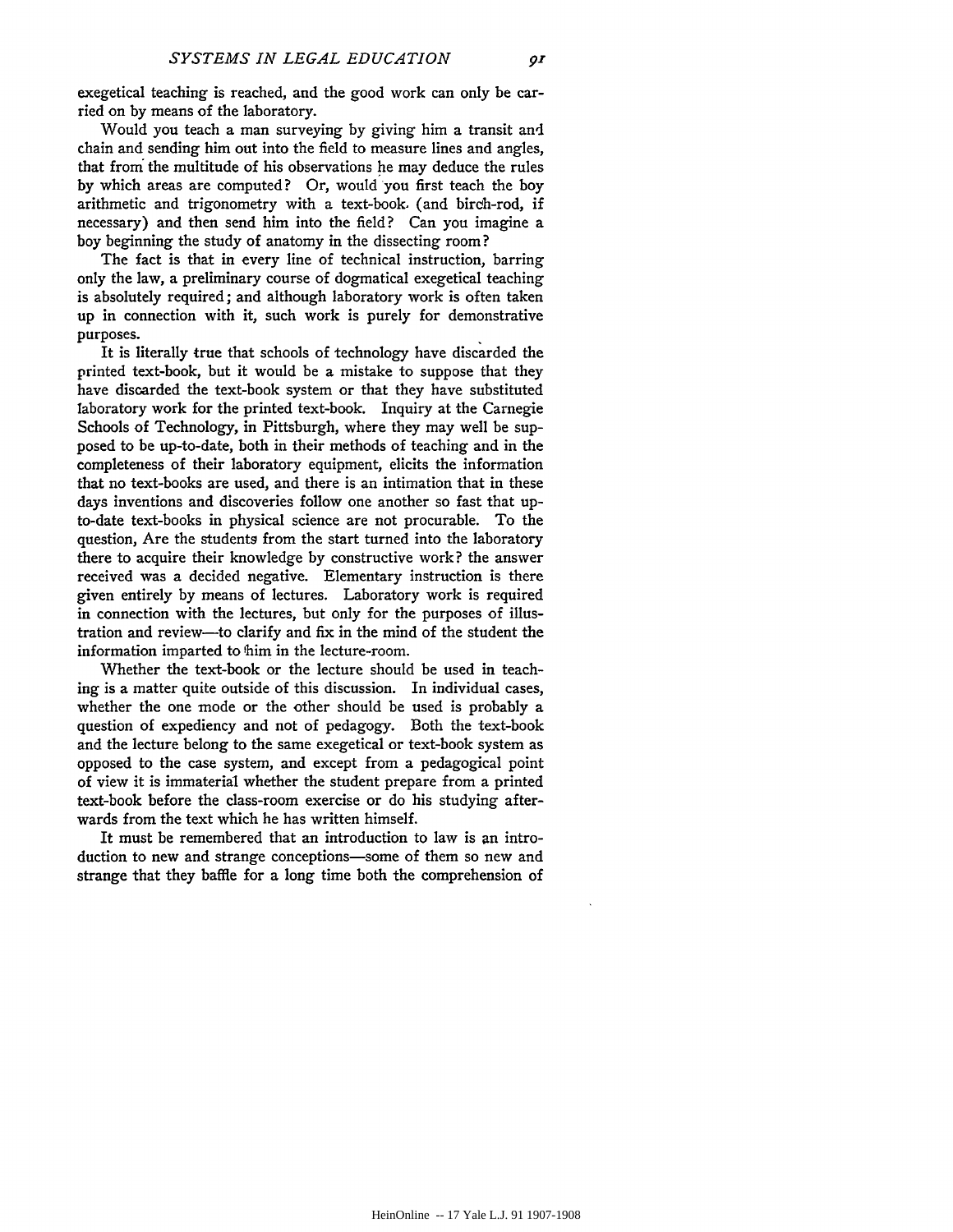the student and the ingenuity of the instructor. For instance, the famous Professor Theodore W. Dwight described seisin as "the union of a physical fact with a metaphysical conception." When a man is asked for the first time to understand the peculiar blend produced by the union of a physical fact with a metaphysical conception, is it to be wondered at if he feels his reason totter?<br>The reports of cases were not written for students. They were

not written to teach law. They are communications from the courts to the profession in justification of the courts' decisions. Not being addressed to laymen, but to members of the same profession with the judges, all of them supposedly learned in the law equally with the judges, naturally these communications take for granted a knowledge of the fundamental rules and conceptions of law.

Imagine the educational value to a beginner of one of these judicial opinions!

But while a single case can hardly be said to have educational value standing by itself, it is still true that the great mass of decisions, whether we consider them to have been correctly or incorrectly reached, are based upon fundamental rules of law as to the existence of which there is no controversy. And just as patience, perseverance and intellect discovered the key to the cuneiform inscriptions and translated them for us, so it is possible for the same qualities, in the multitude of decided cases, first to find, and then to trace, the rules of the common law.

But what a task a student sets himself when he starts by this method into his law studies! He is not starting in as the explorer of an uncharted region. On the contrary, he is proposing to familiarize himself with a country, the maps of whose landmarks lie upon every shelf; and yet, it is insisted that he should put all these aids out of sight and do independently the work of an original explorer.

To justify this apparent waste of time and energy there ought to be some overpoweringly good reason. And the advocates of the system have found this reason in the peculiarly intellectual training which it gives to the students who pursue it. Certainly, no system could possibly be devised that would better accomplish the desired result of imparting to the legal mind an intensely intellectual bent. When a man is put to work in an unknown field to discover for himself and almost by himself the causes of a multitude of effects, and having discovered and formulated them, to bring them scientifically into correlation, he must necessarily tax his mental powers to the very utmost. The original character of the work, the argumentative method of work, and the intensity of the effort put forth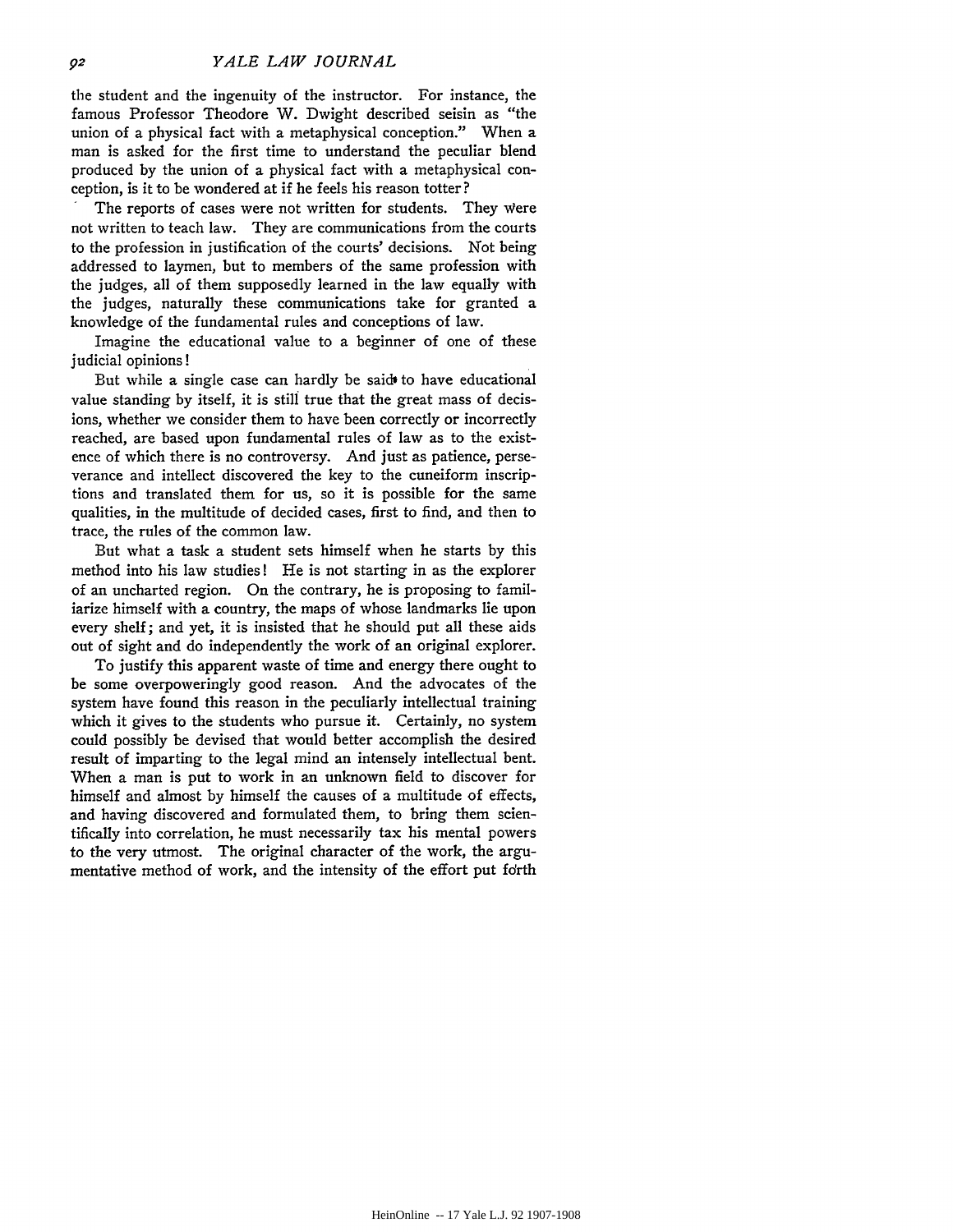93

are the formula for working out this intellectual training, which develops to an unusual degree the analytical faculty.

If power of analysis is the one supreme thing for the law student of proper ambition to strive for, if it is the most important part of the equipment of the great advocate, the safe counsellor, the evenminded judge, then, indeed, to continue to teach law by the oldfashioned text-book system is but the folly of men who are behind the times and whose clear duty it is to admit their error and to put into the hands of the entering student a compilation of so many hundred cases and oblige him from them to discover for himself the existence and doctrine of contingent, springing, and shifting uses with all their absurd and disturbing results.

There are two objections urged against the case system of study for all but those who propose to follow the theory as distinguished from the practice of the law.

The first objection is what would seem to be a natural tendency to over-train and over-develop the analytical faculty. Both observafion and report incline me to the belief that it gives to an undue proportion of students a tendency, which they never lose altogether, to play the game, so to speak, strictly according to rule, for pure love of the game, and without regard to the stakes. They follow out their legal inquiries with absolute logical precision, and the desirability of making a proper application of the law is entirely overshadowed in their minds by the importance of following a proposition out to its absolutely logical conclusion. They love to split hairs and to argue technicalities which have nothing to do with the merits of the case except that, being raised, they delay or prevent consideration of the merits. They become intellectual spendthrifts; they forget that the science of law is a "lawless science," to apply which well learning must be tempered with wisdom. They fail to realize that "law is not a science in itself **. . .** [but] a resultant of social forces,"1 and that the great judicial decisions-those that have had an important bearing on the national life-have resulted quite as much from a clear view of public needs and public opinion as from the application of precedent.<sup>2</sup>

The lawyer's opinion of the law upon a complicated state of facts may well be compared and contrasted with the mathematician's

**i.** Brooks Adams, Esq., in the *Green Bag,* January, i9o7.

**<sup>2.</sup>** Professor Hershey, in *The International Law and Diplomacy of the Russo-Japanese War,* **p. 85,** expresses an opinion with regard to the study of international law mainly or exclusively by the case system which tends to support this view.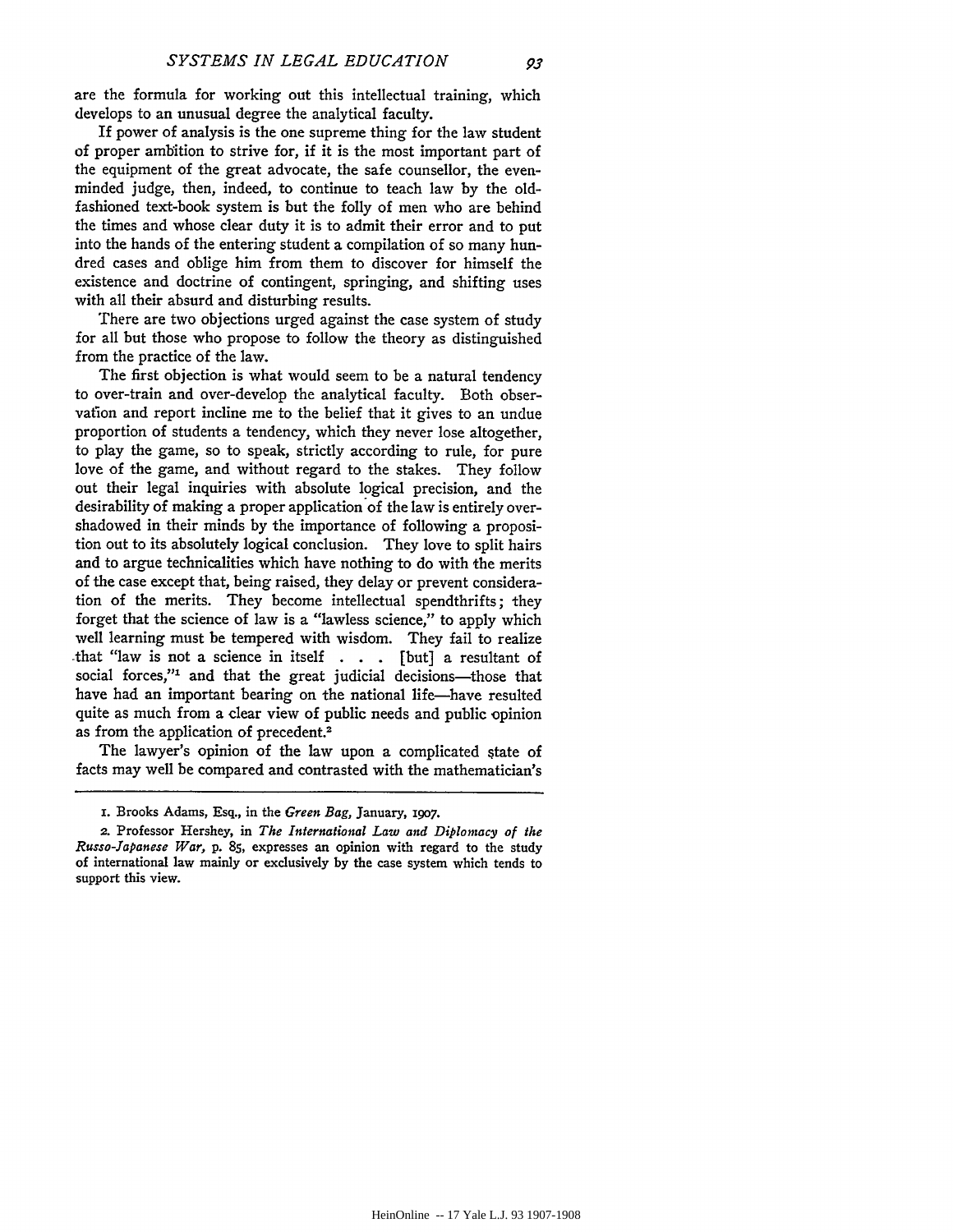computation of the resolution of forces. The mathematician's factors are all physical and capable of being measured with extreme accuracy. The result of his calculations is absolutely correct, or so nearly so that any possible error may be disregarded as a negligible quantity. No two competent mathematicians will vary in the results of their several calculations.

On the other hand, few states of fact can be settled by the application of a single rule of law. Few rules of law run in parallel lines. The most that any lawyer can do is to find the point where two or more rules meet in conflict, or where precedent is not quite in accord with the public needs, it may be with the national integrity, and then estimate the result. The making of a constructive lawyer calls for more than great power of analysis, more than a historical knowledge of precedent---it calls for the even development of the mental equipment to the knowledge and appreciation of a complicated array of forces which act and interact—and the rule that precedents must be followed is but one of these forces. It is this very necessity for the constant exercise of practical judgment to avoid being led astray **by** the intellectual bent that brings the personal equation so prominently into the practice of law.

The graduate from under the case system makes a wonderful brief writer and an equally good digester of the reports; but his training has had a natural tendency to send him up into the intellectual clouds, and as long as he stays there his confrere of more homely, but broader training, has the advantage over him as a professional factor.

The second objection is that the courses under the case system require the expenditure of more time than do the equivalent courses in the text-book schools and that there is an actual loss of valuable time at the beginning of the first year, all without a compensating balance in the superior development of the powers of analysis. That there is this actual loss of time there can be no doubt. The men of my acquaintance from the case schools tell me without a dissenting voice that they spent the first few months of their law course in a miserably discouraging, straining effort to understand in order to learn, and at the end of these months all that they had to show for their time and strain was an ability to learn.

From the very nature of the case system more actual hours of work are required by the student under it to cover a given amount of ground than are needed by the text-book student. To anyone acquainted with the intensive method of mental cultivation applied in the case schools, this must be self-evident. But if any demonstra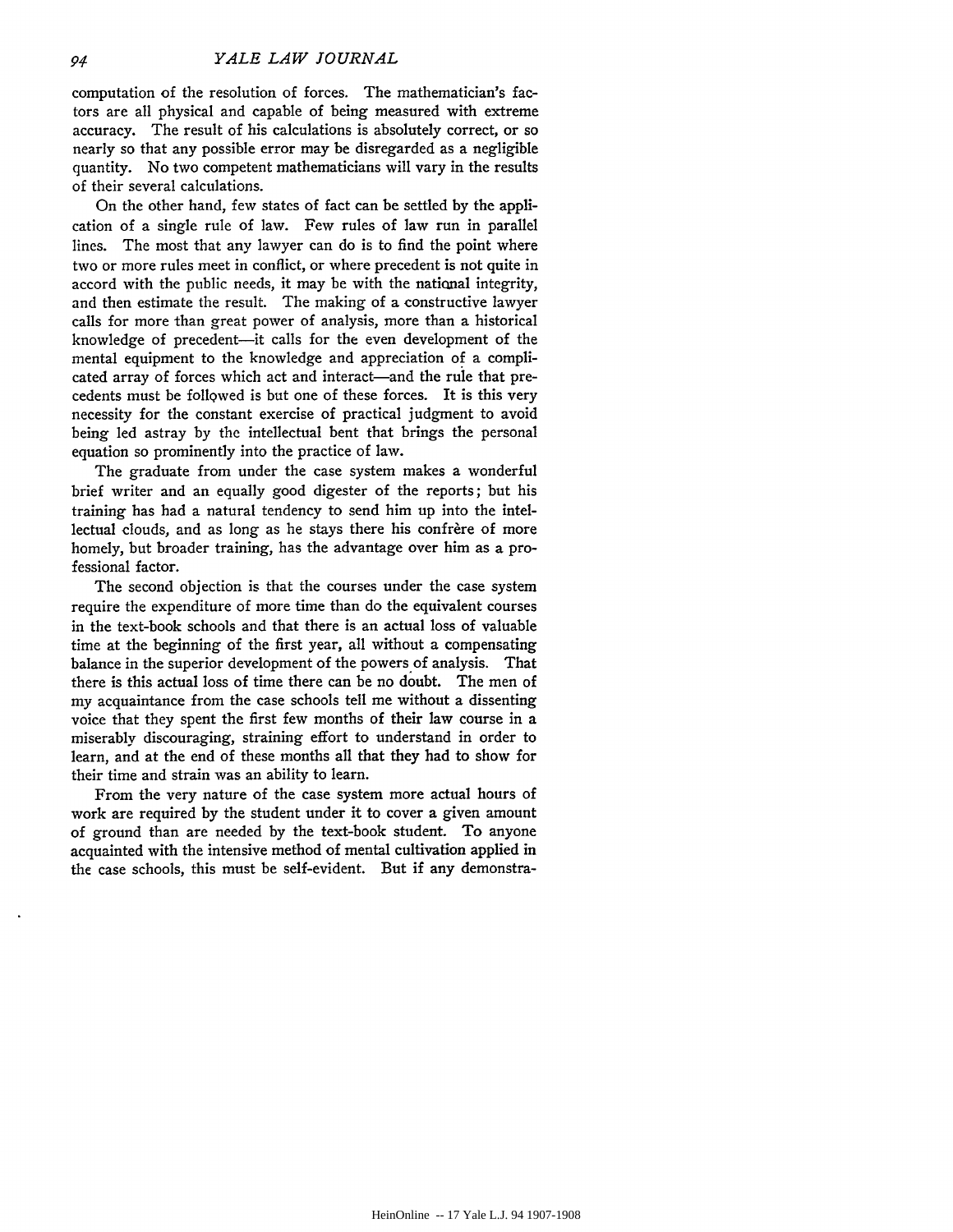tion were needed, a comparison of the curriculums of the schools under the two methods would give it.

In the text-book schools that have an adequate teaching force the course of instruction is generally divided into three stages according to a method which has lately been adopted in the best schools of technology and to which Cornell University has given the name of "the concentric system."

In the first stage, under this system, the law student is put through a course of elementary law which covers practically the whole range of municipal law, both substantive and adjective. In this stage he gets a bird's-eye view, as it were, of the entire body of law and so is quickly made to appreciate the exact nature of the task which is before him. The concepions of the law are explained with the utmost care and patience and are dinned into him until at least he acquires a familiarity with them which passes for comprehension and which in the second stage becomes comprehension if there is any material in him out of which to make a lawyer. From the text-book he memorizes the definitions and elementary rules and these are elaborately explained to him in the lecture-room and their application is illustrated from every point of view with the homeliest and simplest examples that the ingenuity of the instructor can devise. There is always kept prominently in sight the necessity for getting at the student's point of view-for finding out the peculiar difficulty in the individual's mind and removing it. In this stage the student is not spending months in a heart-breaking effort to find light whereby to advance his footsteps. First, his curiosity is aroused by the mere statements of the hitherto undreamed of relations in which he, personally, stands to the state and to other men. Then his interest is excited by the familiar character of the illustrations used and his ready ability to make personal applications. He is learning law from the very start. And the moment he begins to be interested, which is a question of but days and not months, he takes naturally to a process of self-instruction which does him just as much good as the instruction he gets in the class-room. He begins to ponder law, to talk law, to discuss it and quarrel over it, and even to dream about it. He has begun to absorb law at every pore and to think and talk in terms of the law. This is the first stage, and during its progress the student is not encouraged to read cases for fear of mental indigestion.

The second stage is a repetition of the first, but in a circle of much greater radius. The student takes up the application of the rules of law in all but the most difficult branches. Text-books are the basis of the work done and these are supplemented by discus-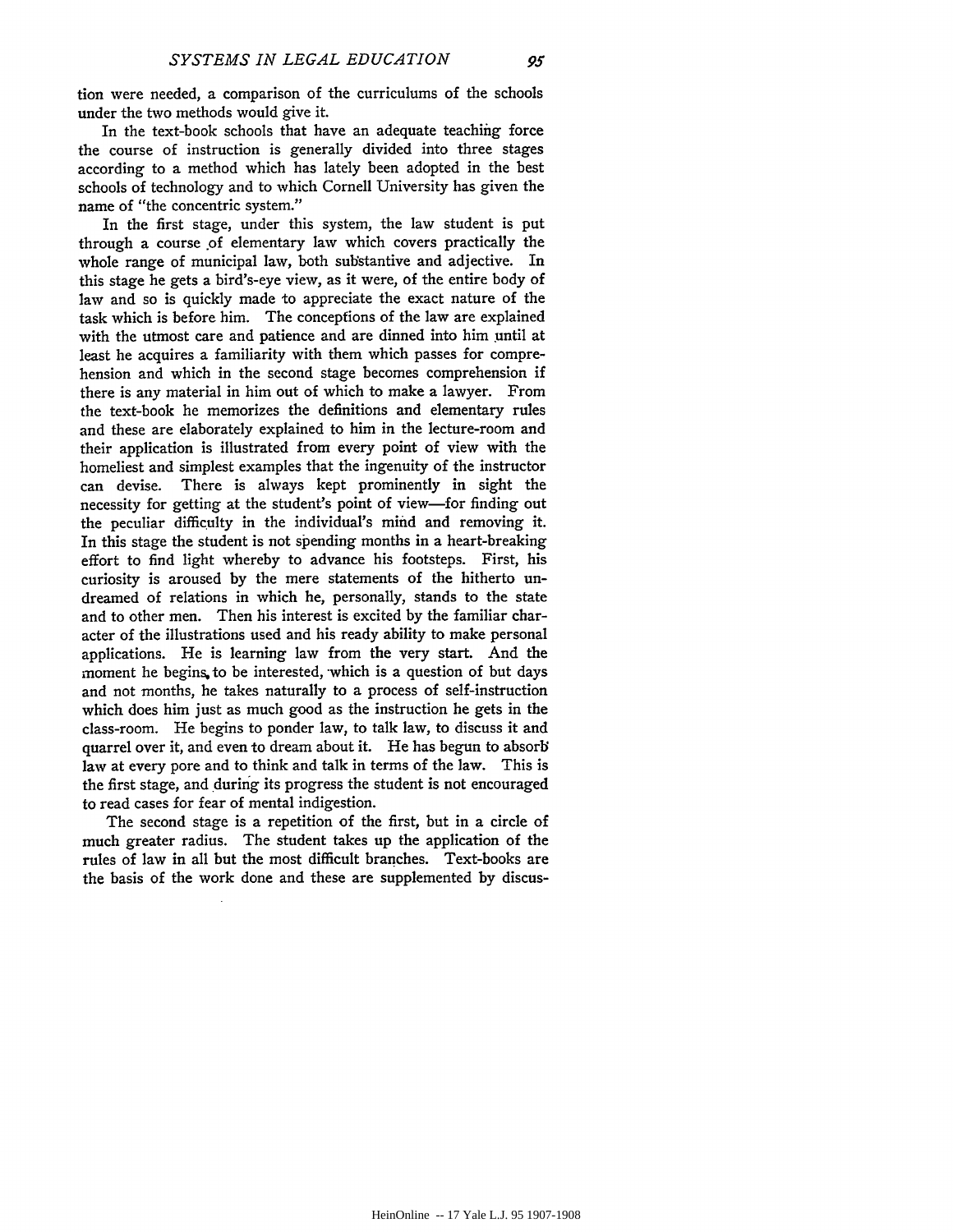sion in the class-room and by the study of leading cases which have been carefully selected, not with a view to inductive study, but for the purpose of illustrating the propositions of the text with authoritative decisions of what the law now is.

And the work of the third stage is in still larger concentric circle. Except in some non-technical subjects, the work is now mainly carried on by means of cases, and the inductive system is applied in all its rigor.

The supposed merits of this system of instruction, which, in the minds of its advocates, give it superiority over the case system, are that the interest of the student is aroused sooner and he finds himself more promptly in receipt of dividends from his investment. The method of study is far less intensive and in some of its phases the work is more evenly divided between the student and the instructor. This not only allows the addition of technical subjects to the curriculum, permitting a broader field to be covered, but leaves the time and the strength for advanced courses in comparative jurisprudence, Roman law, international law, diplomacy, and economics, with all their mellowing and harmonizing effects. What the student has lost in acuteness of mental vision which the case system would have given him he has gained in the actual amount of law that he knows and in breadth of view. Other things than the mere system of teaching being equal, after his admission to practice he may not with such absolute precision as his case-taught brother reason from precedent to case at bar, but he has been taught to appreciate the lawlessness of the science-that, although law is of divine essence it has a tremendous human compound, and that the application of law is not always a matter of strict logic, but is generally a matter of mixed logic and expediency.

Everybody concedes that all educational methods and systems ought to be arranged with reference to the capacity of the average man rather than the brilliant man, who may be trusted to reach the best results whatever his choice of system may be, and to keep his mental powers in equilibrium during the process. It is the man of merely average ability who runs the risk of losing the perfect balance between the logical process and judgment and of becoming a technical faddist. It is the fault of the American lawyer at his best that he tends to over-technicality, and it may well be questioned whether this tendency is not in large part responsible for the parlous condition into which the administration of justice in many of our states has fallen. We complain in this country about our rules of procedure, which tend to exasperating delay-delays in making up the pleadings, delays in reaching a verdict, and, worst of all, delays